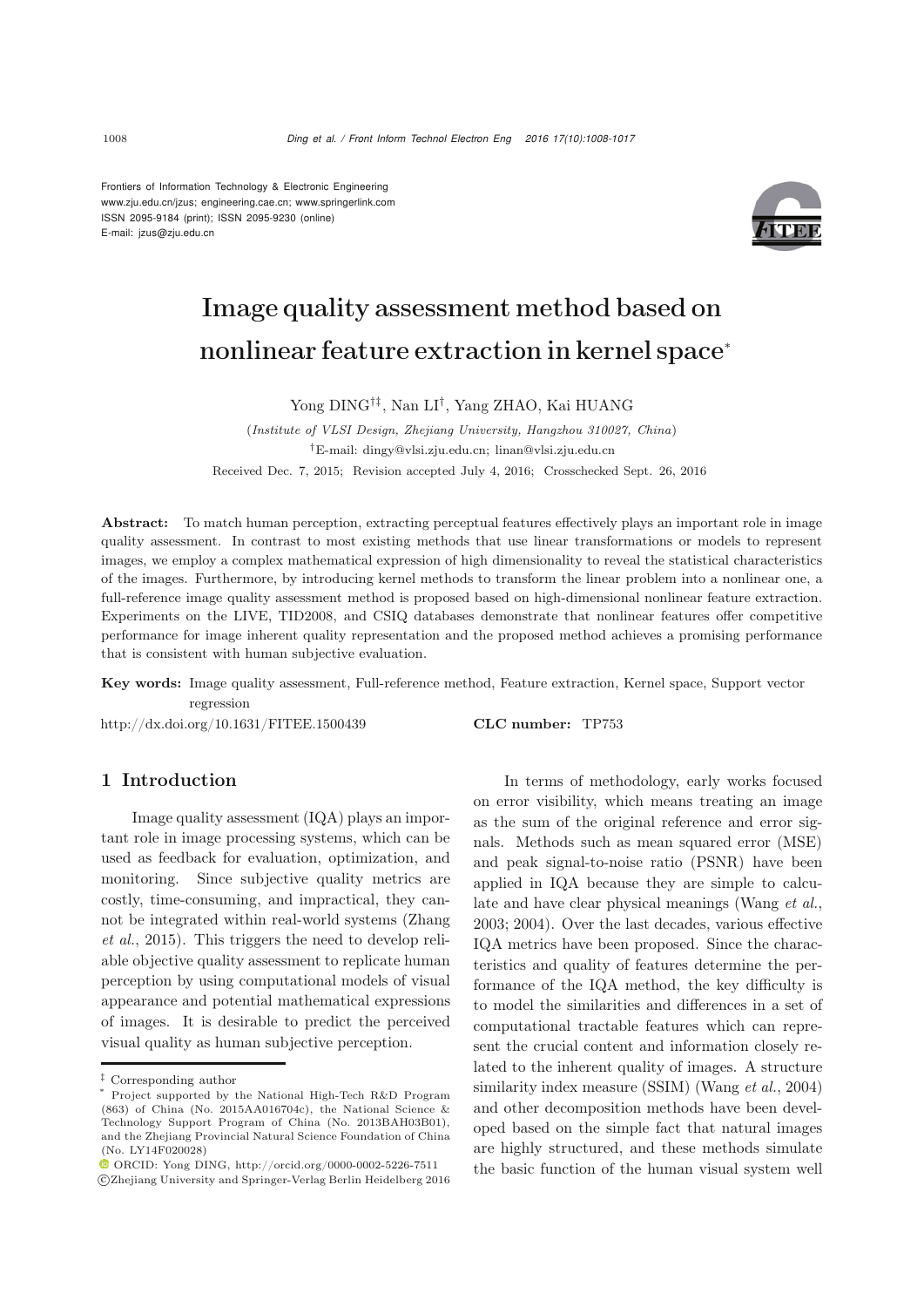[\(Sheikh](#page-8-1) *et al.*, [2005;](#page-8-1) [Zhang](#page-9-1) *et al.*, [2014](#page-9-1)). Currently, researchers are attempting to reveal the statistical characteristics within the natural scene, which is less subjective and drives more applications of statistical tools an[d](#page-8-2) [methods](#page-8-2) [\(Zhang and Chandler](#page-9-2)[,](#page-8-2) [2013](#page-9-2)[;](#page-8-2) Ding and Dai, [2014\)](#page-8-2). It is hypothesized that distortion disrupts the normal statistical property of an original image regardless of the type of distortion. Based on this principle and model, statistical analysis is superior to that in previous methods.

In the context of feature extraction, independent component analysis which decomposes image data by a linear transformation turns out to be a powerful tool [\(Ding and Dai](#page-8-2), [2014](#page-8-2)). However, in general, such methods fail to cope with nonlinear problems because of unique and complicated mathematical expressions in coded digital image data. To overcome the drawback of independent component analysis, [Bach and Jordan](#page-8-3) [\(2003](#page-8-3)) proposed kernel independent component analysis (KICA) based on minimizing mutual information on the entire function space of nonlinearities using the kernel method. The kernel method or kernel trick has been widely used in learning and optimization algorithms as a nonlinear similarity measure. Some applications based on KICA have been proposed in research areas such as face recognition, blind source separation, and image watermark [\(Yang](#page-9-3) *et al.*, [2005](#page-9-3); Li *[et al.](#page-8-4)*, [2007](#page-8-4)), but none of the KICA-based works address image quality assessment. In this study, an IQA method based on feature extraction in nonlinear kernel space is proposed. After analyzing the nonlinear feature representation in three color channels of distorted and original images, image quality evaluation is given by a pooling strategy.

According to the availability of an original image, IQA can be classified into full-, reduced-, and no-reference methods [\(Zhang](#page-9-1) *et al.*, [2014](#page-9-1)). Considering the complexity and difficulty of exploiting the commonality and difference among digital images based on nonlinear features, we focus only on the full-reference method. The basic idea of fullreference IQA is to find the visual or statistical similarities among the original images (images without distortion for reference) and the difference between the reference images and distorted images, and then to quantify and synthesize the difference into a distortion index by a certain pooling strategy. Reducedand no-reference methods measure the image quality with only partial information or no information of reference images being available, respectively (Li and Wang, 2009; Rehman and Wang, 2012; Ma *et al.*, 2013; Wu *et al.*, 2015; 2016).

The framework of the proposed method is illustrated in Fig. 1. In summary, there are three processing stages. In the color space conversation stage, the input reference and distorted images are separated into RGB channels. In the feature extraction stage, nonlinear features for each channel are extracted after dimension reduction. Finally, with a dedicated support vector machine based pooling strategy, the aggregation evaluation is given by synthesizing the features in each channel.

## 2 Related work

Based on the hypothesis that visual perception is highly adapted for extracting structural information from a scene, most existing IQA methods are based on structure information or decomposition [\(Wang](#page-8-5) *et al.*, [2002\)](#page-8-5). For example, SSIM is a representative method which combines luminance, contrast, and structure to simulate a human visual system. It is widely used in image processing systems because of its good performance and simplicity and has been extended by many researchers (Rao



Fig. 1 Framework of the proposed method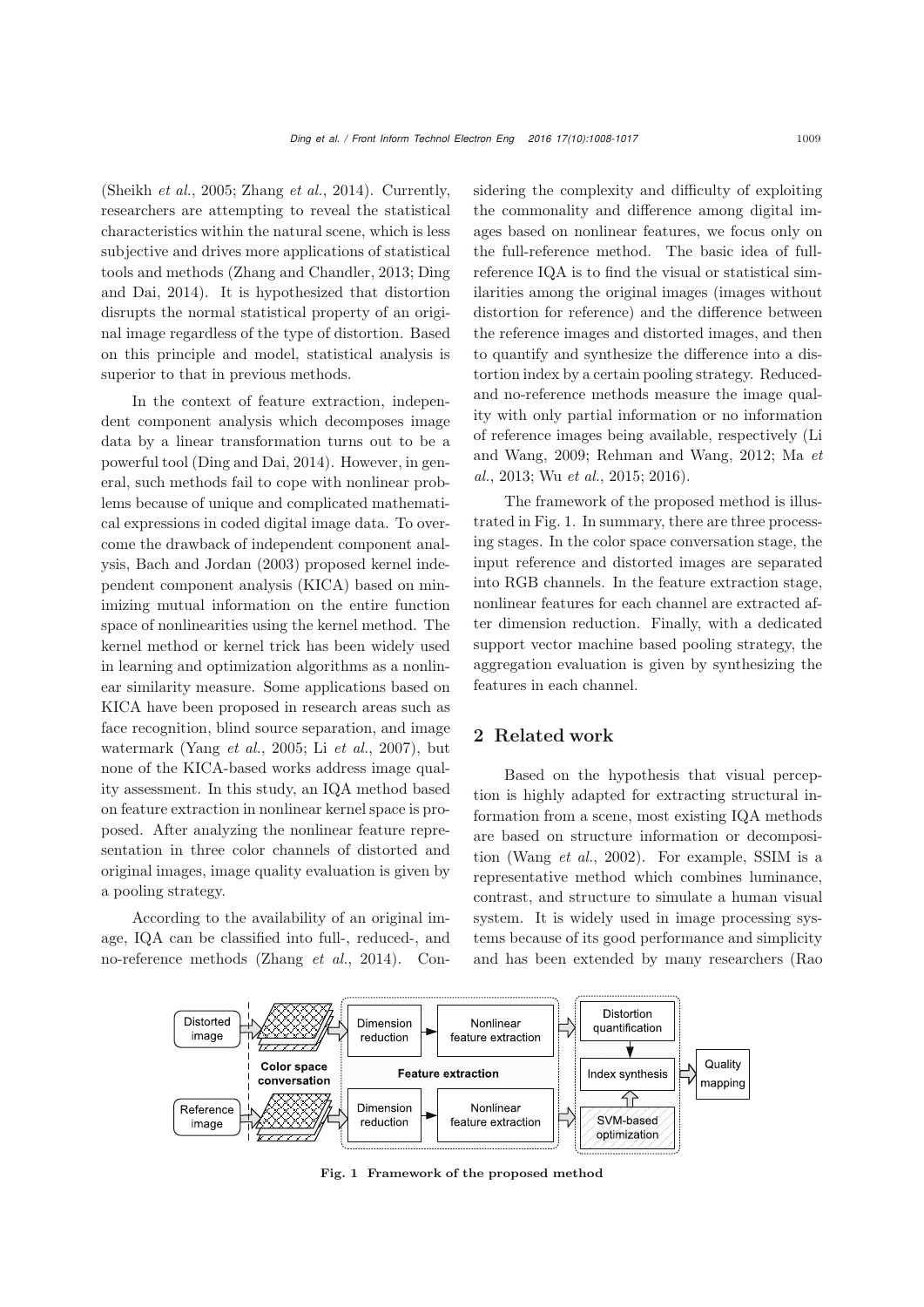and R[eddy,](#page-9-4) [2009](#page-8-6)[;](#page-9-4) [Wang and Li](#page-8-7)[,](#page-9-4) [2011](#page-8-7)[\).](#page-9-4) Yang and Kaveh [\(2010\)](#page-9-4) proposed a full-reference IQA method measuring the change in the angle between the principal singular vectors from original and distorted image blocks. The change is used to quantize the loss of structural content after distortion. Multi-scale geometric analysis emulated by a contourlet transform was applied in [Liu and Yang](#page-8-8) [\(2009](#page-8-8)). These transforms have advantages in multi-scale or multidirection aspects in analyzing images. In general, these methods using linear features combined with a linear or nonlinear aggregation method to prove image quality find it difficult to analyze nonlinear distortion types of noise in a separated way while ignoring most of the complex image information.

Recently, natural image statistics (NIS) has been introduced into IQA based on quantization of stati[stical](#page-9-5) [differences](#page-9-5) [affected](#page-9-5) [by](#page-9-5) [a](#page-9-5) [distortion](#page-9-5) [\(](#page-9-5)Zhang *et al.*, [2011](#page-9-5); Liu *[et al.](#page-8-9)*, [2012](#page-8-9)). Hypothesizing that distortion would affect the statistics characteristics of features, NIS provides a promising way to assess image quality that is different from structure-based methods. Most decomposition methods like independent component analysis (ICA) decompose images or image patches into orthogonal components. Then statistical characteristics are summarized from these components and known as features [\(Chang](#page-8-10) *et al.*, [2015](#page-8-10)). However, the distortion types are hard to separate using these methods and this still limits the development of a metric.

As discussed above, feature extraction is a critical step for image quality quantification. There should be some restrictions on the extracted features. For example, features should be as independent as possible from each other; otherwise, it is difficult to deal with features carrying redundancy information in a pooling strategy. The limited number of features is another reason for independency as well as consideration of computation cost. It turns out that the obtained components extracted by many feature extraction methods [\(Mittal](#page-8-11) *et al.*, [2012](#page-8-11)) relying on linear expressions by different kinds of decomposition and transformation in the spatial and frequency domains, are not really independent. For example, an ICA model finds the most independent components that are possible by a linear transformation, but a linear transformation has so few parameters that the estimated components are often quite far from being independent [\(Hyvärinen](#page-8-12) *et al.*,

[2009](#page-8-12)). Moreover, linear methods cannot separate noise and error information thoroughly. In practice, the expressions of digital images should be nonlinear in a high-dimensional space representing the implicit content within an image, which turns out to be very similar to complex cells. As we all know, coefficients of high-order terms of a polynomial equal zero, which changes a problem from nonlinear to linear. In this particular nonlinear space, the complex mix of image content and error information may be easy to separate and measure. Applying the same method to the original and distorted images, we can compare the features in pairs to tell the difference. Thus, measuring nonlinear features to evaluate image quality is more comprehensive, efficient, and promising.

Although the state-of-the-art IQA methods perform well in terms of computation efficiency or concordance with human vision, in this study, we focus on exploring the nonlinear features to evaluate image quality in a way that is different from conventional linear decomposition or transformation.

## 3 Nonlinear feature extraction and image distortion quantification

## 3.1 Dimension reduction by principal component analysis

Dimension reduction is developed along with larger datasets and a larger number of variables with more observations. High-dimensional datasets provide many opportunities and mathematical challenges. Less but important information clears the restriction of some computationally expensive methods. In general, to keep important information as much as possible, the original data can be processed in a covariance matrix based on second-order statistics or be projected into a low-dimensional space. Traditional methods for dimension reduction include principal component analysis (PCA) [\(Jolliffe](#page-8-13), [2002\)](#page-8-13), random projections, multi-dimensional scaling, etc.

In this study, dimension reduction is used to specify the preprocessing of the image for further feature extraction. We are facing two major problems in nonlinear feature extraction. For one thing, the cardinality of the set of features of an image is very large and unknown, so the result will be more accurate with a larger number of samples. Considering the computing issues and algorithm complexity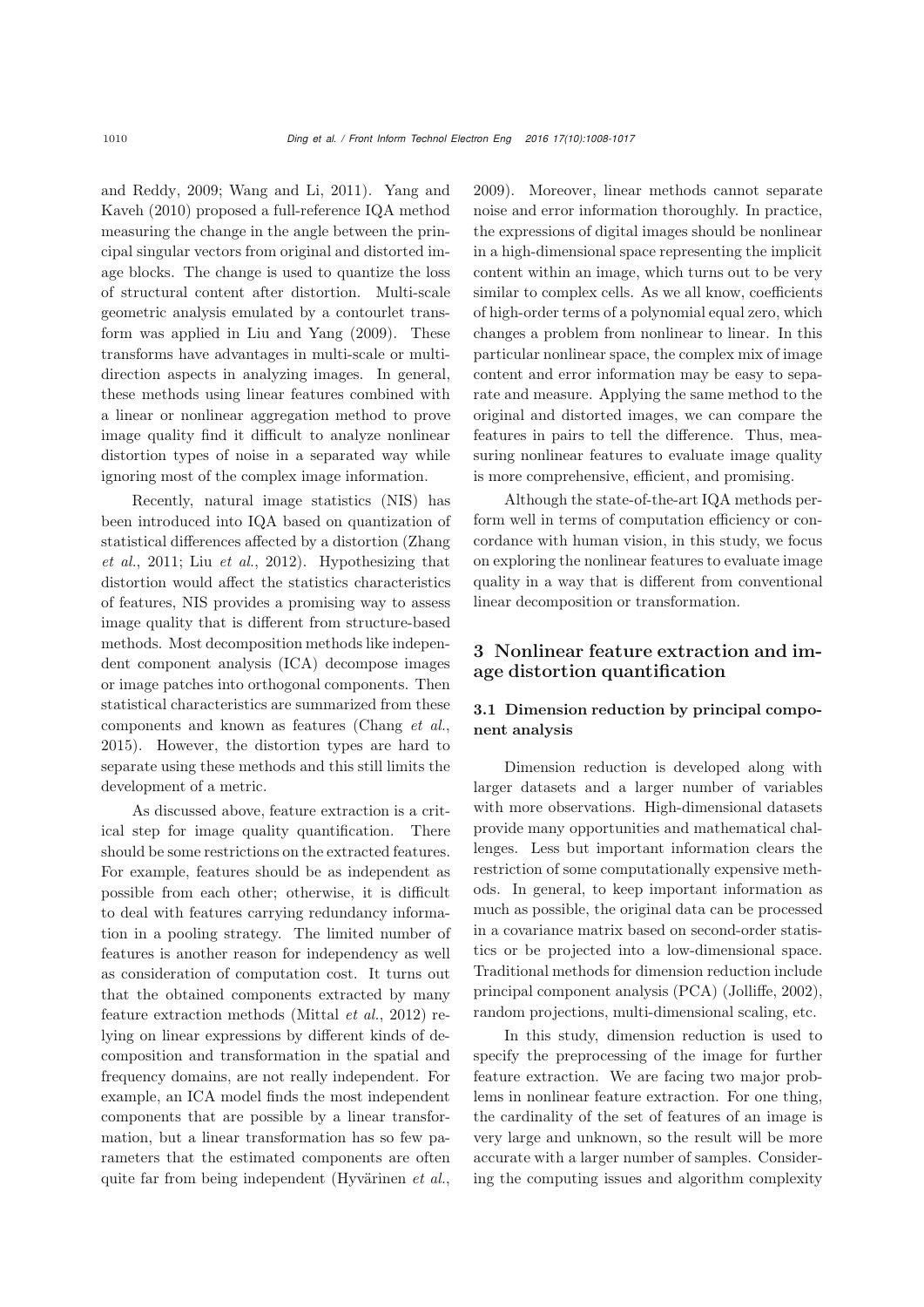of KICA, data should be dimensionally reduced efficiently in advance. The other reason is that, when dealing with a small window size, it is possible with a small probability that two or more image patches contain the same content. However, the problem is that KICA offers only a solution for full rank data. The data must be sufficiently preprocessed.

Although PCA is not a successful model in terms of modeling a visual system, it provides the basis for the subsequent nonlinear feature extraction by KICA. Therefore, we employ PCA as the preprocessing tool for reducing the dimension of the input images where the maximum amount of the variance is preserved. For the implementation of PCA, readers are referr[ed](#page-8-14) [to](#page-8-14) [Hyvärinen](#page-8-12) *et al.* [\(2009\)](#page-8-12) and Abdi and Williams [\(2010\)](#page-8-14). As an example, the data after preprocessing by PCA is given in Fig. 2.



Fig. 2 Data derived by principal component analysis

## 3.2 Nonlinear feature extraction in kernel space

In general, independent component analysis aims to find the statistically independent factors or factors as independent as possible, which constitute the observed variables through linear combination. The statistical independency ensures that each component can be modeled, processed, and compared separately. On the condition that observation  $x =$  $[x_1, x_2, \ldots, x_d]^T$  from an image can be regarded as a<br>product of a mixing matrix of content components product of a mixing matrix of content components and distortion components,  $A \in \mathbb{R}^{d \times m}$  represents weights, and component set  $\mathbf{s} = [s_1, s_2, \dots, s_m]^T$ , it

is possible to estimate the components  $(\hat{s})$  and the demixing matrix *W* from the observation with no prior knowledge:

$$
x = As \Rightarrow \hat{s} = Wx. \tag{1}
$$

Here, the demixing matrix is used only to separate the component matrix which contains weights of components to obtain original image patches. The extracted components, which we call features, represent the original image. However, linear decomposition is better at dimension reduction but not data separation. As discussed above, we need to find a method to transform the linear demixing or decomposition problem into a nonlinear one. In such a situation, the kernel method is considered to be a good solution and is introduced here. Actually, the kernel method owes its name to kernel functions with the capability of turning any linear model into nonlinear ones [\(Schölkopf and Smola, 1998](#page-8-15)). In other words, if a point set in a low dimension is hard to separate using a plane, after transformation into a high dimension, separation would be possible. Thus, data in a low-dimensional space may be better classified in a high dimension, and the description of data in a high dimension is better.

The nonlinear transformation is processed by mapping the data of image patches into an implicit reproducing kernel Hilbert space (RKHS):

$$
\phi: \boldsymbol{x} \in \mathbb{R}^n \to \phi(\boldsymbol{x}) \in \boldsymbol{F}, \tag{2}
$$

where  $x$  stands for the input image data,  $\boldsymbol{F}$  is an RKHS on  $\mathbb{R}, \phi(\boldsymbol{x}) = K(\cdot, \boldsymbol{x})$  is the feature map, and  $K(\cdot, x)$  is a kernel function in **F** for each x. To obtain statistical independency, the *F*-correlation between two features within the same image data is denoted as

$$
\rho_F = \max_{f_1, f_2 \in F} \text{corr}\left(f_1(\boldsymbol{x}_1), f_2(\boldsymbol{x}_2)\right)
$$

$$
= \max_{f_1, f_2 \in F} \frac{\text{cov}(f_1(\boldsymbol{x}_1), f_2(\boldsymbol{x}_2))}{\sqrt{\text{var}(f_1(\boldsymbol{x}_1)) \cdot \text{var}(f_2(\boldsymbol{x}_2))}}, \qquad (3)
$$

where  $f_1(x_1)$  and  $f_2(x_2)$  are any two features from the RKHS of the input image.

The contrast function takes the following form:

$$
I_{\rho_F} = -\frac{1}{2}\log(1 - \rho_F), \tag{4}
$$

which is always non-negative and equals zero if and only if the variables are independent.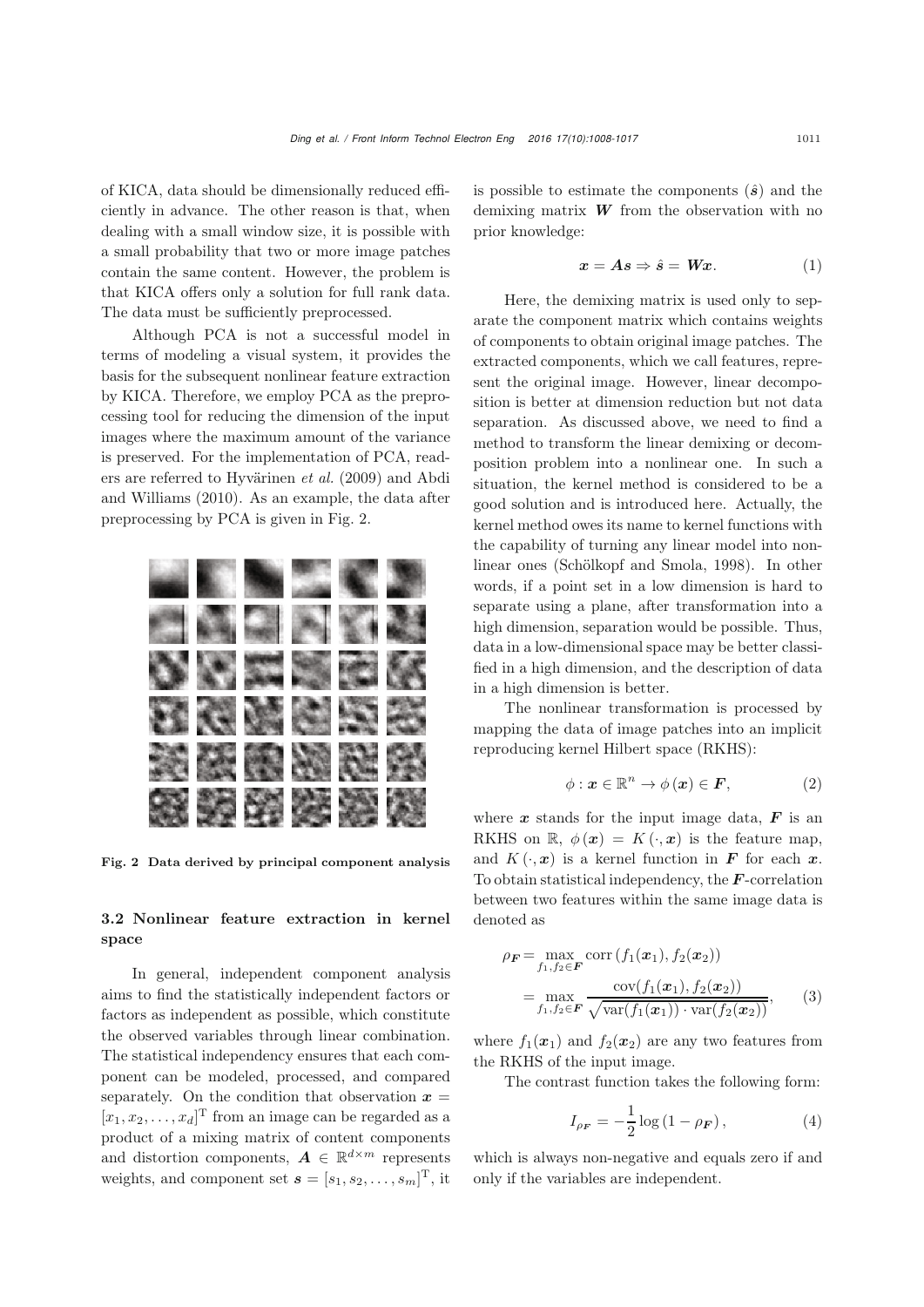Based on the definitions above, KICA attempts to separate individual nonlinear components by estimating and minimizing the *F*-correlation of the transformed image patch:

$$
\hat{\rho}_F = \max_{\alpha, \beta \in \mathbb{R}^m} \frac{\alpha^{\mathrm{T}} K_i K_j \beta}{\sqrt{\alpha^{\mathrm{T}} K_i^2 \alpha} \sqrt{\beta^{\mathrm{T}} K_j^2 \beta}},\tag{5}
$$

$$
C(\boldsymbol{W}) = \hat{I}_{\rho_{\boldsymbol{F}}}(\boldsymbol{K}_1, \boldsymbol{K}_2, \dots, \boldsymbol{K}_m), \tag{6}
$$

where  $K_i$  ( $i \in \mathbb{N}_+$ ) is the Gram matrix for each image patch.

In this way, nonlinear component extraction is turned into calculating the demixing matrix *W* in Eq. (6). By computing the inner products between the images of all pairs of data in the feature space instead of the coordinates of the data in the original space, the computation difficulty and cost are decreased greatly. A sample of features extracted by nonlinear decomposition KICA is given in Fig. 3.



Fig. 3 Features derived by kernel independent component analysis

# 3.3 Distortion quantification and quality mapping

In general, with the features extracted from the reference and testing images, the distortion index of the testing image can be quantified by measuring discrepancies of features from that of the reference image. Because of the robustness of KICA to probability density functions, deviations of distributions among the kernel components are not obvious. As an example, we plot the distribution of a random sample of kernel independent components in Fig. 4.

Three distributions are shown: one is fitted from the features of a reference image ('monarch.bmp' in the LIVE database), one is from a distorted image with serious fast-fading distortion ('img136.bmp' in the LIVE database) but the same content as the first reference image, and the third one is from another original image with different content ('ocean.bmp' in the LIVE database). Obviously, although there is a tremendous difference of feature meaning and distortion degree, the feature distributions exhibit almost the same probability trends. Therefore, the discrepancies and deviations between the nonlinear components of each patch extracted from a distorted image and the corresponding components from the reference image are hardly measured by conventional methods, such as Kullback-Leibler distance and Euclidean distance. In this study, we use the correlation coefficient to quantify such deviations:

$$
corr(C_i(x, y)) = \frac{\sum_{j=0}^{m} (x_j - \bar{x})(y_j - \bar{y})}{\sqrt{\sum_{j=1}^{m} (x_j - \bar{x})^2 \cdot \sum_{j=1}^{m} (y_j - \bar{y})^2}},
$$
 (7)

where  $x$  and  $y$  represent every estimated component from the reference and distorted images, respectively, *m* is the number of image patches, and  $\bar{x}$  and  $\bar{y}$  are the mean values. In the set of features derived from the demixing result of content patches, the implicit meanings are distinguishable consisting of distortion, redundancy, and image content mathematically. If distortion is slight, the features extracted from the original and distorted images are more relevant. Taking an extreme example, if there is no distortion, the



Fig. 4 Distribution of sample kernel independent components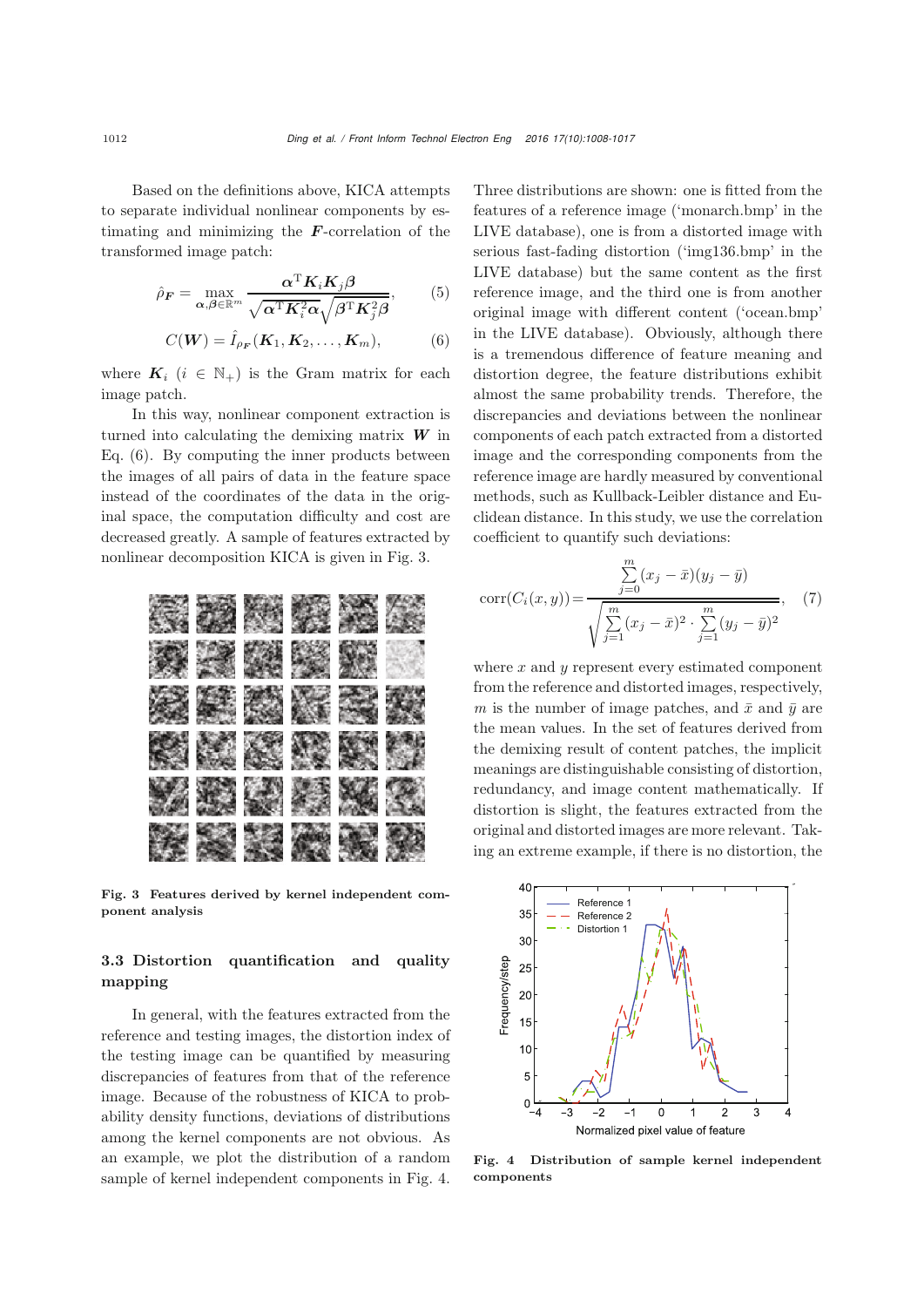correlation of the two matrices is 1.

Then such deviations of all the components in the RGB color space are synthesized into a distortion index with a pooling strategy. Instead of the conventional pooling strategy that uses the Minkowski equation which carries with it the tedious business of weight coefficient optimization, in this study, support vector regression (SVR) is employed to learn the optimal weights of each extracted component (feature) by supervised training. Thus, the distortion index of all the components in each channel is combined by an SVR fuser, i.e.,

$$
D_{r,g,b} = \sum_{i=0}^{N} (w_i | \text{corr}(C_i) |),
$$
 (8)

where  $w_i$  is the weight for the *i*th component which is obtained from SVR training and *N* is the total number of components in each color channel. We choose the radial basis function (RBF) as the kernel function in SVR. The SVR training and predicting platform is LIBSVM [\(Chang and Lin, 2011\)](#page-8-16).

Based on the fact that human vision is more sensitive to green channel than red and blue channels, the final index aggregated from features of each channel is synthesized and evaluated as

$$
D = 0.299D_{\rm r} + 0.587D_{\rm g} + 0.114D_{\rm b}.\tag{9}
$$

Finally, a nonlinear mapping function with five parameters is employed to map the distortion index to an objective score [\(Video Quality Experts Group,](#page-8-17) [2003](#page-8-17); [Wang and Li, 2011\)](#page-8-7):

$$
Q(x) = \beta_1 \left( \frac{1}{2} - \frac{1}{1 + \exp[\beta_2(x - \beta_3)]} \right) + \beta_4 x + \beta_5, (10)
$$

where *x* is the image distortion index obtained from Eq. (9) and  $\beta_1-\beta_5$  are the parameters for optimization.

### 4 Experimental results and discussion

Experimental results and comparisons on three public databases, including LIVE (http://live.ece.

utexas.edu/research/quality), TID2008 (http:// www.ponomarenko.info/tid2008.htm), and CSIQ [\(Larson and Chandler](#page-8-18), [2010\)](#page-8-18), are presented in this section. In each database, there are hundreds of color images contaminated by a variety of distortion types as well as their corresponding reference images. For each distorted image, the databases provide a subjective evaluation score, e.g., mean opinion score (MOS) or difference mean opinion score (DMOS), which is obtained by psychometric tests. The main characteristics of the three databases are summarized in Table 1.

Three criteria are employed for quantitative performance evaluation of IQA methods, i.e., Pearson linear correlation coefficient (PLCC), Spearman rank-order correlation coefficient (SRCC), and root mean square error (RMSE). PLCC is an indicator of prediction accuracy. SRCC operates on the rank of the data points and ignores the relative distance between data points. It is used to evaluate prediction monotonicity. RMSE is used to evaluate the prediction consistency with subjective scores. The larger values of PLCC and SRCC as well as the smaller value of RMSE indicate a better performance of the IQA method.

For performance evaluation, the proposed method is compared with some representative methods, including ASVD [\(Yang and Kaveh](#page-9-4), [2010\)](#page-9-4), MSDD [\(Liu and Yang](#page-8-8), [2009\)](#page-8-8), VIF [\(Sheikh](#page-8-1) *et al.*, [2005](#page-8-1))[,](#page-8-9) [MS-SSIM](#page-8-9) [\(Wang](#page-8-19) *et al.*, [2003](#page-8-19)), GSM (Liu *et al.*, [2012\)](#page-8-9), SSIM [\(Wang](#page-8-0) *et al.*, [2004\)](#page-8-0), QDFS [\(Zhang](#page-9-1) *et al.*, [2014](#page-9-1)), and FSIM [\(Zhang](#page-9-5) *et al.*, [2011\)](#page-9-5). PSNR is selected as the basic IQA because of its simplicity and superior capability in predicting the quality of images with additive noise (Liu *[et al.](#page-8-20)*, [2013\)](#page-8-20).

## 4.1 Performance evaluation on individual distortion types

To examine the IQA performance on each distortion type, a thorough performance evaluation is conducted on the LIVE database. The LIVE database contains 174 fast-fading images, 174 Gauss

| rable 1 Databases for performance evaluation |    |                                                                                                                   |  |                |  |  |  |
|----------------------------------------------|----|-------------------------------------------------------------------------------------------------------------------|--|----------------|--|--|--|
|                                              |    | Database name Number of reference images Number of distorted images Number of distortion types Image size (pixel) |  |                |  |  |  |
| <b>LIVE</b>                                  | 29 | 779                                                                                                               |  | Various        |  |  |  |
| TID2008                                      | 25 | 1700                                                                                                              |  | $512\times384$ |  |  |  |
| CSIQ                                         | 30 | 866                                                                                                               |  | $512\times512$ |  |  |  |

Table 1 Databases for performance evaluation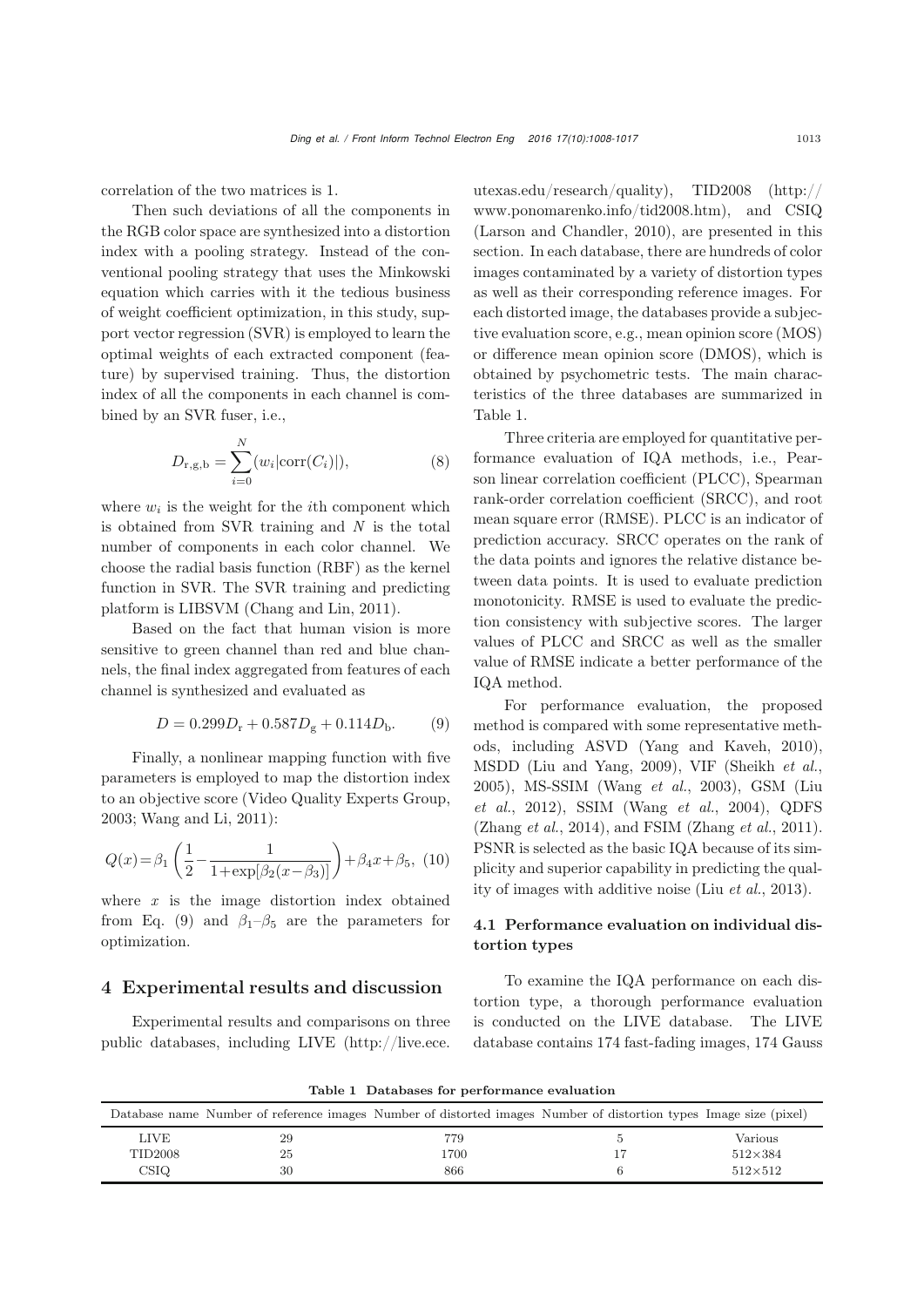blurred (Gblur) images, 227 JPEG2000 (JP2K) images, 233 JPEG images, and 174 white noise images. In the experiments, the Gauss kernel is chosen for population and precision [\(Genton](#page-8-21), [2001\)](#page-8-21).

Detailed performance comparison with the competing methods on different image distortion types in the LIVE database is listed in Table 2, where SRCC is used as the evaluation measure and the best result of each distortion type has been highlighted in boldface. Using other measures such as PLCC and RMSE, similar conclusions can be drawn. The proposed method achieves a comparatively larger SRCC on each distortion type, validating it as a powerful method for image quality assessment. Although JPEG and JPEG2000 produced significant differences in edges and structures, the proposed method achieves results equivalent to algorithms based on texture analysis and visual characteristics. Since white noise is an additive noise such that PSNR

Table 2 Spearman rank-order correlation coefficient (SRCC) comparison on individual distortion types in the LIVE database

| Method      | <b>SRCC</b> |             |        |        |        |  |
|-------------|-------------|-------------|--------|--------|--------|--|
|             | JP2K        | <b>JPEG</b> | WN     | Gblur  | FF     |  |
| PSNR.       | 0.8954      | 0.8809      | 0.9854 | 0.7823 | 0.8907 |  |
| ASVD        | 0.9146      | 0.9112      | 0.9425 | 0.8226 | 0.9048 |  |
| <b>MSDD</b> | 0.8991      | 0.8828      | 0.9461 | 0.9480 | 0.9226 |  |
| <b>SSIM</b> | 0.9614      | 0.9764      | 0.9694 | 0.9517 | 0.9556 |  |
| MS-SSIM     | 0.9654      | 0.9793      | 0.9731 | 0.9584 | 0.9321 |  |
| <b>VIF</b>  | 0.9683      | 0.9842      | 0.9845 | 0.9722 | 0.9652 |  |
| <b>FSIM</b> | 0.9717      | 0.9834      | 0.9652 | 0.9708 | 0.9499 |  |
| <b>GSM</b>  | 0.9759      | 0.9392      | 0.8577 | 0.9589 | 0.8925 |  |
| <b>QDFS</b> | 0.9603      | 0.9517      | 0.9656 | 0.9527 | 0.9415 |  |
| Proposed    | 0.9639      | 0.9766      | 0.9724 | 0.9633 | 0.9658 |  |

JP2K: JPEG2000 images; WN: white noise images; Gblur: Gauss blurred images; FF: fast-fading images. The best result of each distortion type is in boldface

outperforms other methods directly calculating the difference, the performance of the proposed method indicates that nonlinear features can also be used to measure linear distortion. In addition, the proposed method performs best among these methods on fast-fading which is produced during transmission channel fading, showing that nonlinear features have advantages in measuring distortions with local differences over distortions with global differences. In general, the competitive experimental results demonstrate that the proposed method is a stable and powerful model in accordance with the perceptual quality.

In addition, the scatter diagrams of the proposed method on the LIVE database are exhibited in Fig. 5. Fig. 5a presents the scatter plots of the objective scores for the entire LIVE database of the proposed method versus subjective DMOS, and Figs. 5b–5f show the subjective ratings of perception versus predicted values for each type of distortion. If the predicted score reflects the DMOS faithfully, scatter plots should be close to the fitted curve. Intuitively, with most points close to the fitted logistic curve in the scatter plots as shown in Fig. 5, the proposed method provides good prediction of DMOS and stability on different distortion types.

## 4.2 Performance comparison on different databases

To validate the performance and robustness of IQA schemes on different databases, the comparison on all types of distortions in the three databases is listed in Table 3, where the two best results for each criterion on each database have been highlighted in boldface. From Table 3, we can see that the proposed

| Database       | Criterion                                 | <b>PSNR</b>                 | <b>SSIM</b>                | MS-SSIM                    | <b>MSDD</b>                | <b>FSIM</b>                | VIF                        | <b>GSM</b>                 | Proposed                   |
|----------------|-------------------------------------------|-----------------------------|----------------------------|----------------------------|----------------------------|----------------------------|----------------------------|----------------------------|----------------------------|
| <b>LIVE</b>    | <b>PLCC</b><br><b>SRCC</b><br><b>RMSE</b> | 0.8723<br>0.8756<br>13.3597 | 0.9449<br>0.9479<br>8.9454 | 0.9409<br>0.9513<br>9.2593 | 0.8900<br>0.8901<br>7.3413 | 0.9597<br>0.9634<br>7.6780 | 0.9598<br>0.9632<br>7.6670 | 0.9437<br>0.9554<br>9.0376 | 0.9476<br>0.9543<br>7.6502 |
| <b>TID2008</b> | <b>PLCC</b><br><b>SRCC</b><br><b>RMSE</b> | 0.5726<br>0.5794<br>1.1003  | 0.7710<br>0.7749<br>0.8546 | 0.8451<br>0.8542<br>0.7173 | -<br>-                     | 0.8738<br>0.8805<br>0.6525 | 0.8090<br>0.7496<br>0.7888 | 0.8462<br>0.8554<br>0.7151 | 0.8467<br>0.8488<br>0.7210 |
| <b>CSIQ</b>    | <b>PLCC</b><br><b>SRCC</b><br><b>RMSE</b> | 0.7998<br>0.8005<br>0.1576  | 0.8612<br>0.8756<br>0.1334 | 0.8990<br>0.9133<br>0.1150 |                            | 0.9120<br>0.9242<br>0.1077 | 0.9227<br>0.9195<br>0.0980 | 0.8979<br>0.9126<br>0.1156 | 0.9143<br>0.9124<br>0.1068 |

Table 3 Performance comparison on different databases

PLCC: Pearson linear correlation coefficient; SRCC: Spearman rank-order correlation coefficient; RMSE: root mean square error. Two best results for each criterion on each database are in boldface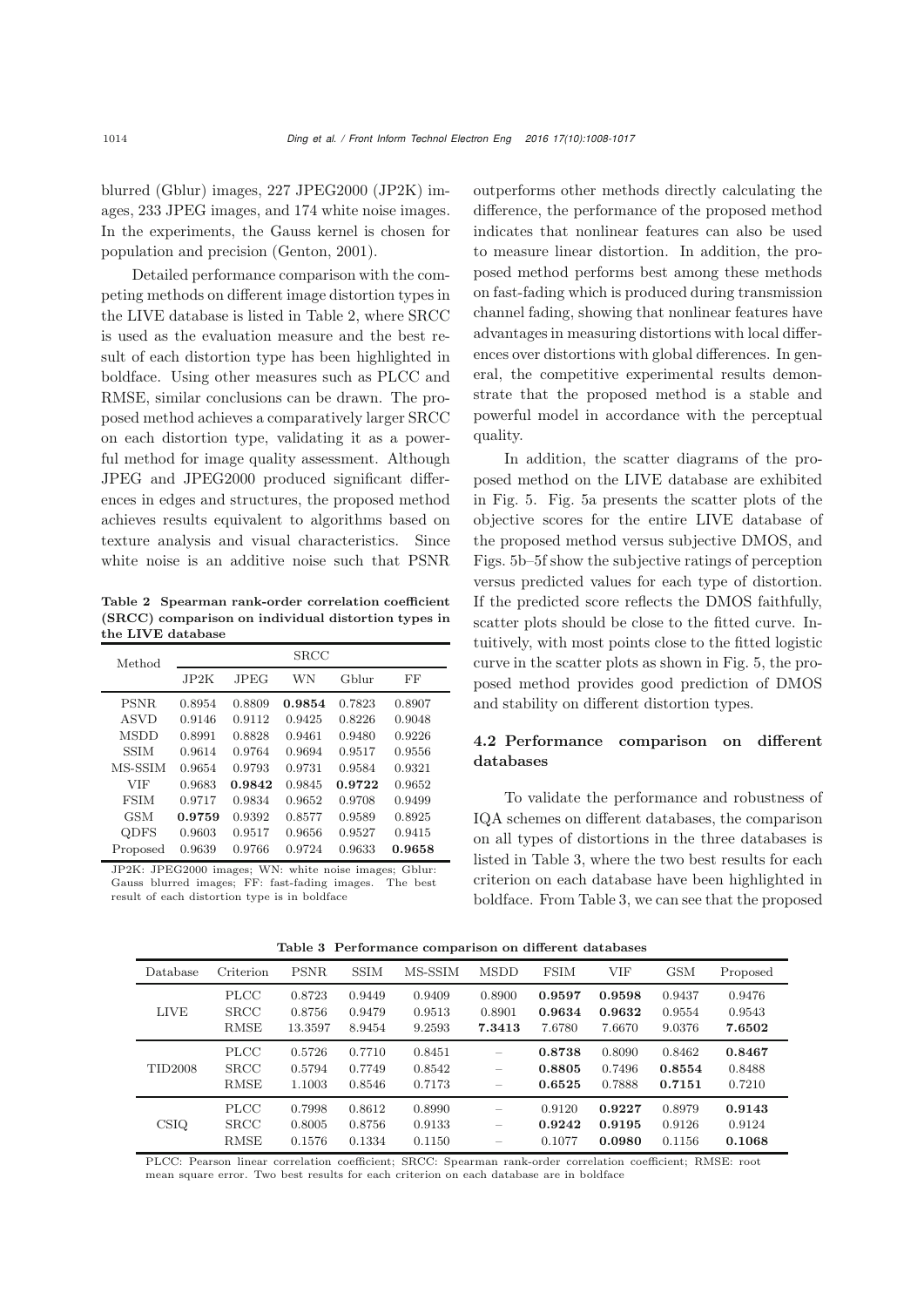

Fig. 5 Scatter diagrams of the proposed method on different distortion types in the LIVE database: (a) for the whole database; (b) for JPEG2000 distortion; (c) for JPEG distortion; (d) for white noise distortion; (e) for Gauss blurred distortion; (f) for fast-fading distortion

method, FSIM, and VIF give the best performance on almost all the three databases.

The robustness of the proposed method on different databases is also demonstrated in Table 3. Clearly, VIF is not good for TID2008 although it is the best for LIVE. Likewise, GSM is the best for TID2008 but is relatively poor for the LIVE and CSIQ databases. The proposed scheme and FSIM give more consistent and stable performances across all the three databases in comparison with the other schemes. The experimental results demonstrate the robustness of our method across different databases.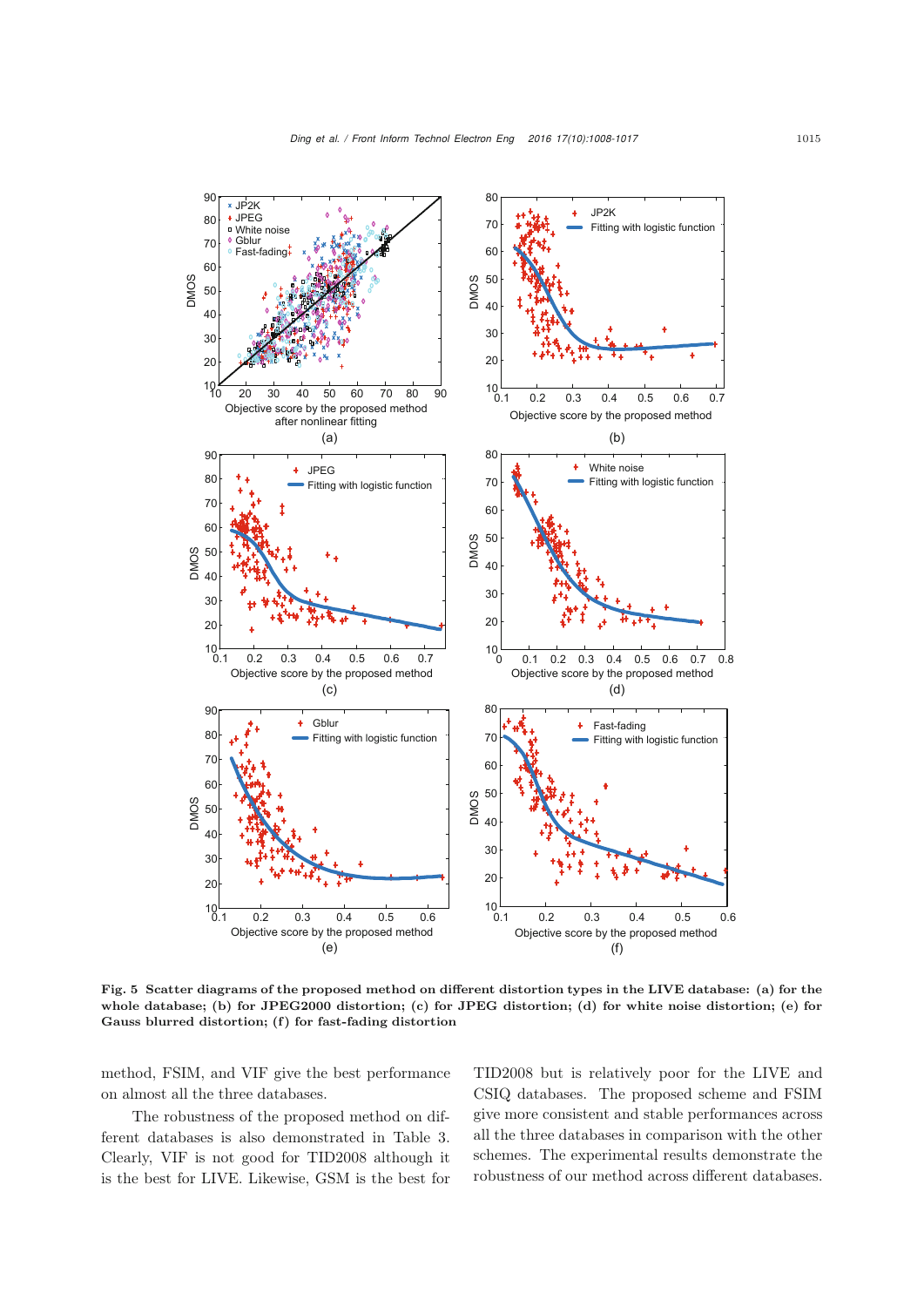## 5 Conclusions

In this paper, a novel image quality assessment method has been proposed as a successful attempt to extract nonlinear features of digital images and apply them in the framework of IQA. In comparison with existing image quality assessment approaches, the results show that nonlinear features have equivalent and even better ability to evaluate the image quality in accord with the human visual system without considering human visual properties in IQA development. The accuracy and robustness across different distortion types and databases demonstrate the proposed method to be a general-purpose and stable approach. Future works include improving the computation efficiency and studying the characteristics of features further for no-reference IQA applications.

#### References

- <span id="page-8-14"></span>Abdi, H., Williams, L.J., 2010. Principal component analysis. *Wiley Interdiscip. Rev. Comput. Stat.*, 2(4):433-459. http://dx.doi.org/10.1002/wics.101
- <span id="page-8-3"></span>Bach, F.R., Jordan, M.I., 2003. Kernel independent component analysis. Proc. IEEE Int. Conf. on Acoustics, Speech, and Signal Processing, p.IV-876-9. http://dx.doi.org/10.1109/ICASSP.2003.1202783
- <span id="page-8-16"></span>Chang, C.C., Lin, C.J., 2011. LIBSVM: a library for support vector machines. *ACM Trans. Intell. Syst. Technol.*, 2(3):Article 27.

http://dx.doi.org/10.1145/1961189.1961199

- <span id="page-8-10"></span>Chang, H.W., Zhang, Q.W., Wu, Q.G., *et al.*, 2015. Perceptual image quality assessment by independent feature detector. *Neurocomputing*, 151:1142-1152. http://dx.doi.org/10.1016/j.neucom.2014.04.081
- <span id="page-8-2"></span>Ding, Y., Dai, H., 2014. Image quality assessment scheme with topographic independent components analysis for sparse feature extraction. *Electron. Lett.*, 50(7):509- 510. http://dx.doi.org/10.1049/el.2013.4298
- <span id="page-8-21"></span>Genton, M.G., 2001. Classes of kernels for machine learning: a statistics perspective. *J. Mach. Learn. Res.*, 2:299- 312.
- <span id="page-8-12"></span>Hyvärinen, A., Hurri, J., Hoyer, P.O., 2009. Natural Image Statistics: a Probabilistic Approach to Early Computational Vision. Springer-Verlag London, UK.
- <span id="page-8-13"></span>Jolliffe, I., 2002. Principal Component Analysis. Springer-Verlag New York, USA.
- <span id="page-8-18"></span>Larson, E.C., Chandler, D.M., 2010. Most apparent distortion: full-reference image quality assessment and the role of strategy. *J. Electron. Imag.*, 19(1):011006. http://dx.doi.org/10.1117/1.3267105
- Li, Q., Wang, Z., 2009. Reduced-reference image quality assessment using divisive normalization-based image representation. *IEEE J. Sel. Topics Signal Process.*,  $3(2):202-211.$

http://dx.doi.org/10.1109/JSTSP.2009.2014497

<span id="page-8-4"></span>Li, Y.C., Wu, K.H., Ma, Y.L., *et al.*, 2007. Image digital watermarking technique based on kernel independent

component analysis. Proc. 11th Int. Conf. on Rough Sets, Fuzzy Sets, Data Mining and Granular Computing, p.467-474.

http://dx.doi.org/10.1007/978-3-540-72530-5\_56

- <span id="page-8-9"></span>Liu, A., Lin, W., Narwaria, M., 2012. Image quality assessment based on gradient similarity. *IEEE Trans. Image Process.*, 21(4):1500-1512. http://dx.doi.org/10.1109/TIP.2011.2175935
- <span id="page-8-8"></span>Liu, M., Yang, X., 2009. Image quality assessment using contourlet transform. *Opt. Eng.*, 48(10):107201. http://dx.doi.org/10.1117/1.3241996
- <span id="page-8-20"></span>Liu, T.J., Lin, W., Kuo, C.C.J., 2013. Image quality assessment using multi-method fusion. *IEEE Trans. Image Process.*, 22(5):1793-1807. http://dx.doi.org/10.1109/TIP.2012.2236343
- Ma, L., Li, S., Ngan, K.N., 2013. Reduced-reference image quality assessment in reorganized DCT domain. *Signal Process. Image Commun.*, 28(8):884-902. http://dx.doi.org/10.1016/j.image.2012.08.001
- <span id="page-8-11"></span>Mittal, A., Moorthy, A.K., Bovik, A.C., 2012. No-reference image quality assessment in the spatial domain. *IEEE Trans. Image Process.*, 21(12):4695-4708. http://dx.doi.org/10.1109/TIP.2012.2214050
- <span id="page-8-6"></span>Rao, D.V., Reddy, L.P., 2009. Contrast weighted perceptual structural similarity index for image quality assessment. Proc. Annual IEEE India Conf., p.1-4. http://dx.doi.org/10.1109/INDCON.2009.5409432
- Rehman, A., Wang, Z., 2012. Reduced-reference image quality assessment by structural similarity estimation. *IEEE Trans. Image Process.*, 21(8):3378-3389. http://dx.doi.org/10.1109/TIP.2012.2197011
- <span id="page-8-15"></span>Schölkopf, B., Smola, A.J., 1998. Learning with Kernels. MIT Press.
- <span id="page-8-1"></span>Sheikh, H.R., Bovik, A.C., de Veciana, G., 2005. An information fidelity criterion for image quality assessment using natural scene statistics. *IEEE Trans. Image Process.*, 14(12):2117-2128. http://dx.doi.org/10.1109/TIP.2005.859389
- <span id="page-8-17"></span>Video Quality Experts Group, 2003. Final Report from the Video Quality Experts Group on the Validation of Objective Models of Video Quality Assessment, Phase II (fr\_tv2). Available from http://www.vqeg.org.
- <span id="page-8-7"></span>Wang, Z., Li, Q., 2011. Information content weighting for perceptual image quality assessment. *IEEE Trans. Image Process.*, 20(5):1185-1198. http://dx.doi.org/10.1109/TIP.2010.2092435
- <span id="page-8-5"></span>Wang, Z., Bovik, A.C., Lu, L.G., 2002. Why is image quality assessment so difficult? Proc. IEEE Int. Conf. on Acoustics, Speech, and Signal Processing, p.1-4. http://dx.doi.org/10.1109/ICASSP.2002.5745362
- <span id="page-8-19"></span>Wang, Z., Simoncelli, E.P., Bovik, A.C., 2003. Multiscale structural similarity for image quality assessment. Proc. 37th Asilomar Conf. on Signals, Systems and Computers, p.1398-1402.

http://dx.doi.org/10.1109/ACSSC.2003.1292216

<span id="page-8-0"></span>Wang, Z., Bovik, A.C., Sheikh, H.R., *et al.*, 2004. Image quality assessment: from error visibility to structural similarity. *IEEE Trans. Image Process.*, 13(4):600- 612. http://dx.doi.org/10.1109/TIP.2003.819861